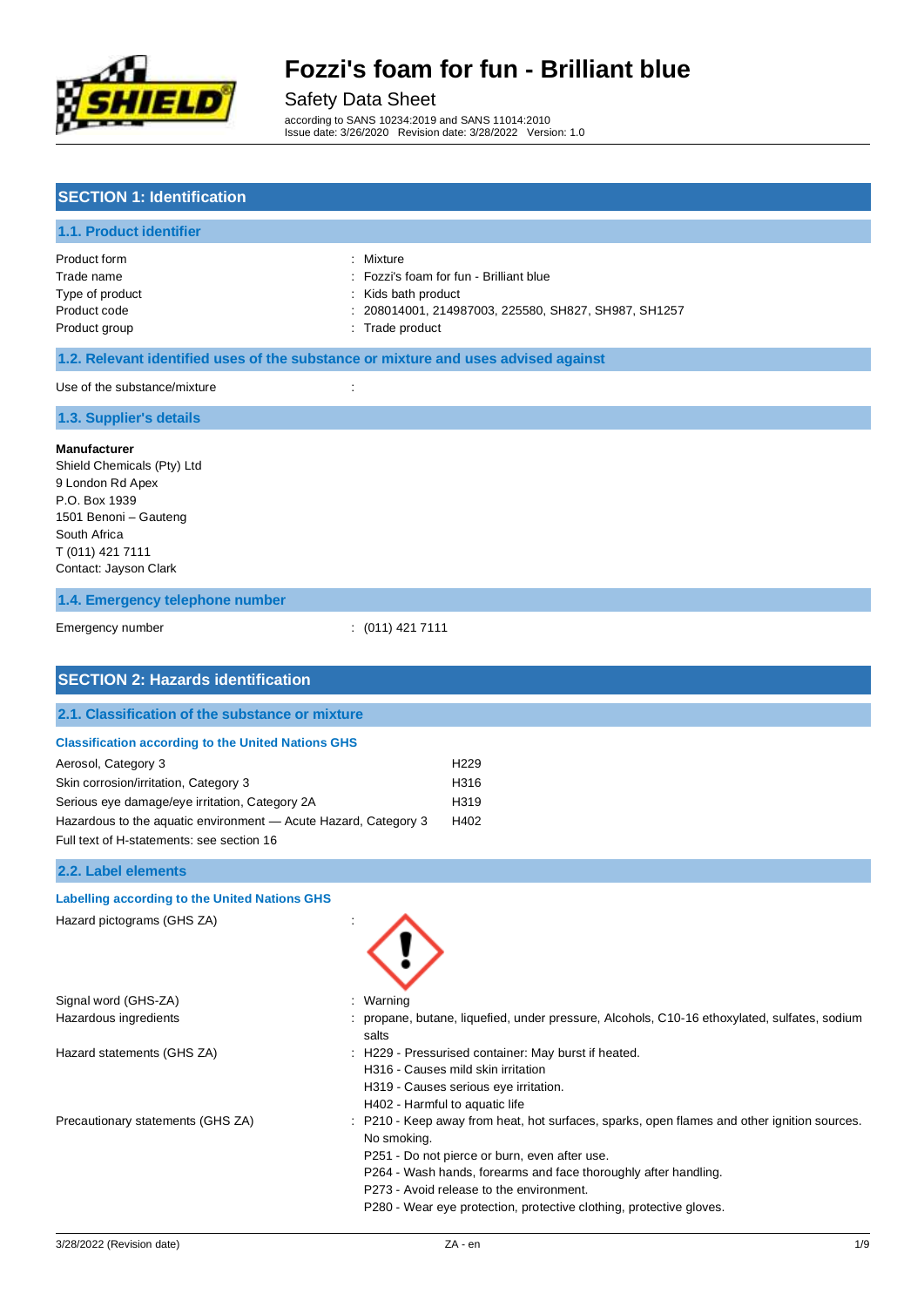### Safety Data Sheet

according to SANS 10234:2019 and SANS 11014:2010

|                                                                    | P305+P351+P338 - IF IN EYES: Rinse cautiously with water for several minutes. Remove<br>contact lenses, if present and easy to do. Continue rinsing.<br>P332+P313 - If skin irritation occurs: Get medical advice.<br>P337+P313 - If eye irritation persists: Get medical advice.<br>P410+P412 - Protect from sunlight. Do not expose to temperatures exceeding 50 °C.<br>P501 - Dispose of contents and container to a licensed hazardous-waste disposal<br>contractor or collection site except for empty clean containers which can be disposed of as<br>non-hazardous waste. |
|--------------------------------------------------------------------|----------------------------------------------------------------------------------------------------------------------------------------------------------------------------------------------------------------------------------------------------------------------------------------------------------------------------------------------------------------------------------------------------------------------------------------------------------------------------------------------------------------------------------------------------------------------------------|
| 2.3. Other hazards                                                 |                                                                                                                                                                                                                                                                                                                                                                                                                                                                                                                                                                                  |
| Adverse physicochemical, human health and<br>environmental effects | : Pressurised container: May burst if heated, Causes mild skin irritation, Causes serious eye<br>irritation, Harmful to aquatic life                                                                                                                                                                                                                                                                                                                                                                                                                                             |

### **SECTION 3: Composition/information on ingredients**

#### **3.1. Substances**

#### Not applicable

#### **3.2. Mixtures**

| <b>Name</b>                                          | <b>Product identifier</b> | $\frac{9}{6}$ | <b>Classification according to the</b><br><b>United Nations GHS</b>          |
|------------------------------------------------------|---------------------------|---------------|------------------------------------------------------------------------------|
| butane, liquefied, under pressure                    | CAS-No.: 106-97-8         | $5.0 - 10.0$  | Pyr. Gas Not classified<br>Flam. Gas 1, H220<br>Aquatic Acute 2, H401        |
| propane                                              | CAS-No.: 74-98-6          | $1.0 - 5.0$   | Pyr. Gas Not classified<br>Flam. Gas 1, H220<br>Aquatic Acute Not classified |
| Alcohols, C10-16 ethoxylated, sulfates, sodium salts |                           | $1.0 - 5.0$   | Skin Irrit. 2, H315<br>Eye Dam. 1, H318<br>Aquatic Chronic 3, H412           |

### **SECTION 4: First aid measures**

| 4.1. Description of first aid measures                                    |                                                                                                                                                                                     |  |  |
|---------------------------------------------------------------------------|-------------------------------------------------------------------------------------------------------------------------------------------------------------------------------------|--|--|
| First-aid measures after inhalation                                       | : Remove person to fresh air and keep comfortable for breathing.                                                                                                                    |  |  |
| First-aid measures after skin contact                                     | : Wash skin with plenty of water. Take off contaminated clothing. If skin irritation occurs: Get<br>medical advice/attention.                                                       |  |  |
| First-aid measures after eye contact                                      | : Rinse cautiously with water for several minutes. Remove contact lenses, if present and easy<br>to do. Continue rinsing. If eye irritation persists: Get medical advice/attention. |  |  |
| First-aid measures after ingestion                                        | : Call a poison center or a doctor if you feel unwell.                                                                                                                              |  |  |
| 4.2. Most important symptoms and effects, both acute and delayed          |                                                                                                                                                                                     |  |  |
| Symptoms/effects after skin contact<br>Symptoms/effects after eye contact | Irritation.<br>$\therefore$ Eve irritation.                                                                                                                                         |  |  |

#### **4.3. Indication of any immediate medical attention and special treatment needed**

Treat symptomatically.

| <b>SECTION 5: Firefighting measures</b> |                                                  |
|-----------------------------------------|--------------------------------------------------|
| 5.1. Extinguishing media                |                                                  |
| Suitable extinguishing media            | : Water spray. Dry powder. Foam. Carbon dioxide. |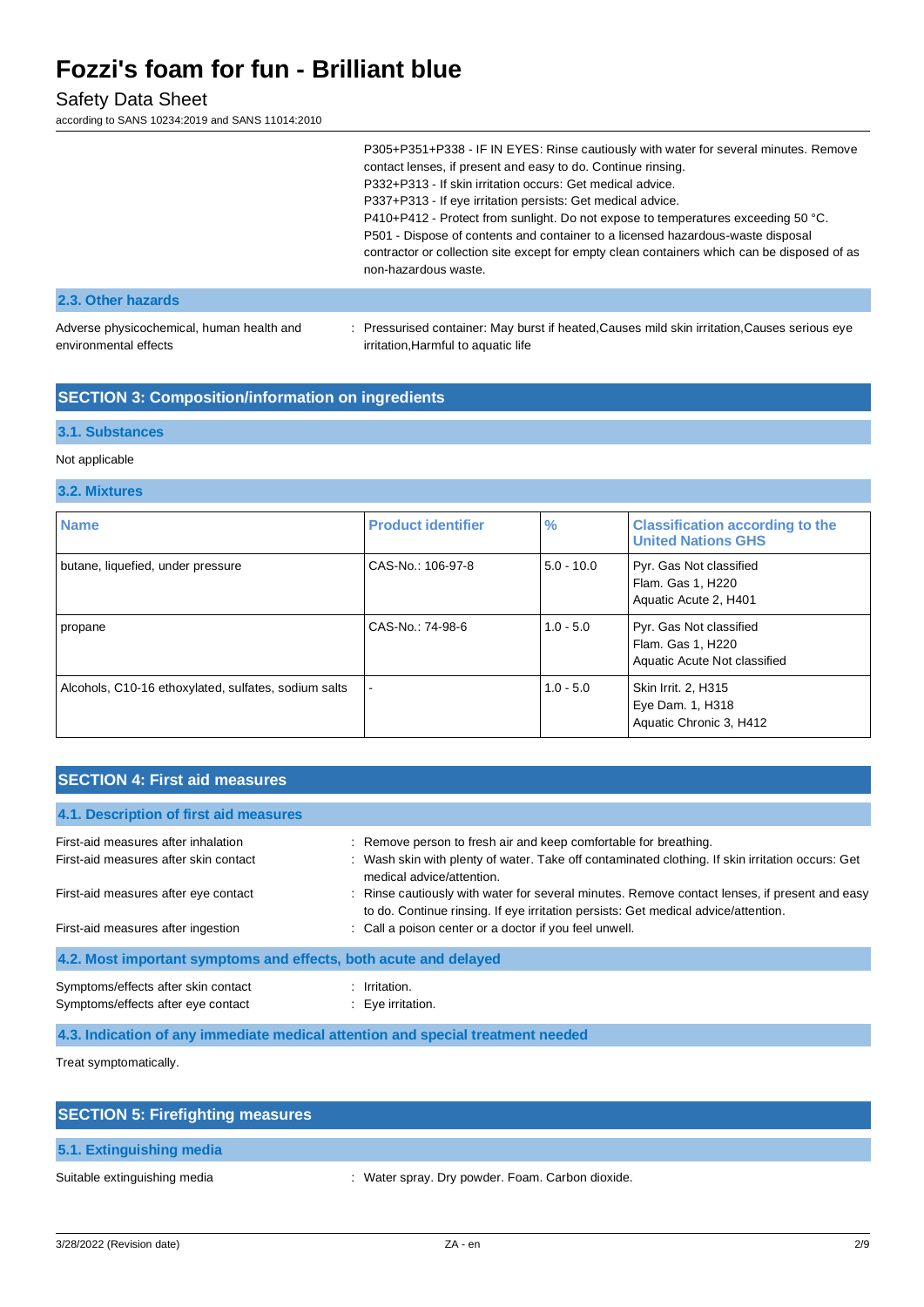Safety Data Sheet

according to SANS 10234:2019 and SANS 11014:2010

| 5.2. Special hazards arising from the substance or mixture           |                                                                                                                                             |  |  |
|----------------------------------------------------------------------|---------------------------------------------------------------------------------------------------------------------------------------------|--|--|
| Explosion hazard<br>Hazardous decomposition products in case of fire | Pressurised container: May burst if heated.<br>: Toxic fumes may be released.                                                               |  |  |
| 5.3. Advice for firefighters                                         |                                                                                                                                             |  |  |
| Protection during firefighting                                       | : Do not attempt to take action without suitable protective equipment. Self-contained<br>breathing apparatus. Complete protective clothing. |  |  |

| <b>SECTION 6: Accidental release measures</b>                            |                                                                                                                                                                |  |  |
|--------------------------------------------------------------------------|----------------------------------------------------------------------------------------------------------------------------------------------------------------|--|--|
| 6.1. Personal precautions, protective equipment and emergency procedures |                                                                                                                                                                |  |  |
| No additional information available                                      |                                                                                                                                                                |  |  |
| 6.1.1. For non-emergency personnel                                       |                                                                                                                                                                |  |  |
| Emergency procedures                                                     | : Ventilate spillage area. No open flames, no sparks, and no smoking. Avoid contact with skin<br>and eyes.                                                     |  |  |
| 6.1.2. For emergency responders                                          |                                                                                                                                                                |  |  |
| Protective equipment                                                     | : Do not attempt to take action without suitable protective equipment. For further information<br>refer to section 8: "Exposure controls/personal protection". |  |  |
| <b>6.2. Environmental precautions</b>                                    |                                                                                                                                                                |  |  |
| Avoid release to the environment.                                        |                                                                                                                                                                |  |  |
| 6.3. Methods and material for containment and cleaning up                |                                                                                                                                                                |  |  |

| For containment         | : Collect spillage.                                             |
|-------------------------|-----------------------------------------------------------------|
| Methods for cleaning up | Mechanically recover the product.                               |
| Other information       | : Dispose of materials or solid residues at an authorized site. |

| <b>SECTION 7: Handling and storage</b>                            |                                                                                                                                                                                                                                                                |  |
|-------------------------------------------------------------------|----------------------------------------------------------------------------------------------------------------------------------------------------------------------------------------------------------------------------------------------------------------|--|
| 7.1. Precautions for safe handling                                |                                                                                                                                                                                                                                                                |  |
| Precautions for safe handling                                     | Ensure good ventilation of the work station. Keep away from heat, hot surfaces, sparks,<br>open flames and other ignition sources. No smoking. Do not pierce or burn, even after use.<br>Avoid contact with skin and eyes. Wear personal protective equipment. |  |
| Hygiene measures                                                  | : Wash contaminated clothing before reuse. Do not eat, drink or smoke when using this<br>product. Always wash hands after handling the product.                                                                                                                |  |
| 7.2. Conditions for safe storage, including any incompatibilities |                                                                                                                                                                                                                                                                |  |

Storage conditions : Protect from sunlight. Do not expose to temperatures exceeding 50 °C/ 122 °F. Store in a well-ventilated place. Keep cool.

### **SECTION 8: Exposure controls/personal protection**

#### **8.1. Control parameters**

| propane (74-98-6)                                                 |                             |  |
|-------------------------------------------------------------------|-----------------------------|--|
| South Africa - Occupational Exposure Limits (Airborne Pollutants) |                             |  |
| Local name                                                        | Propane                     |  |
| <b>OEL TWA</b>                                                    | 1800 mg/m <sup>3</sup>      |  |
| OEL TWA [ppm]                                                     | $1000$ ppm                  |  |
| Regulatory reference                                              | Government Notice No. R 904 |  |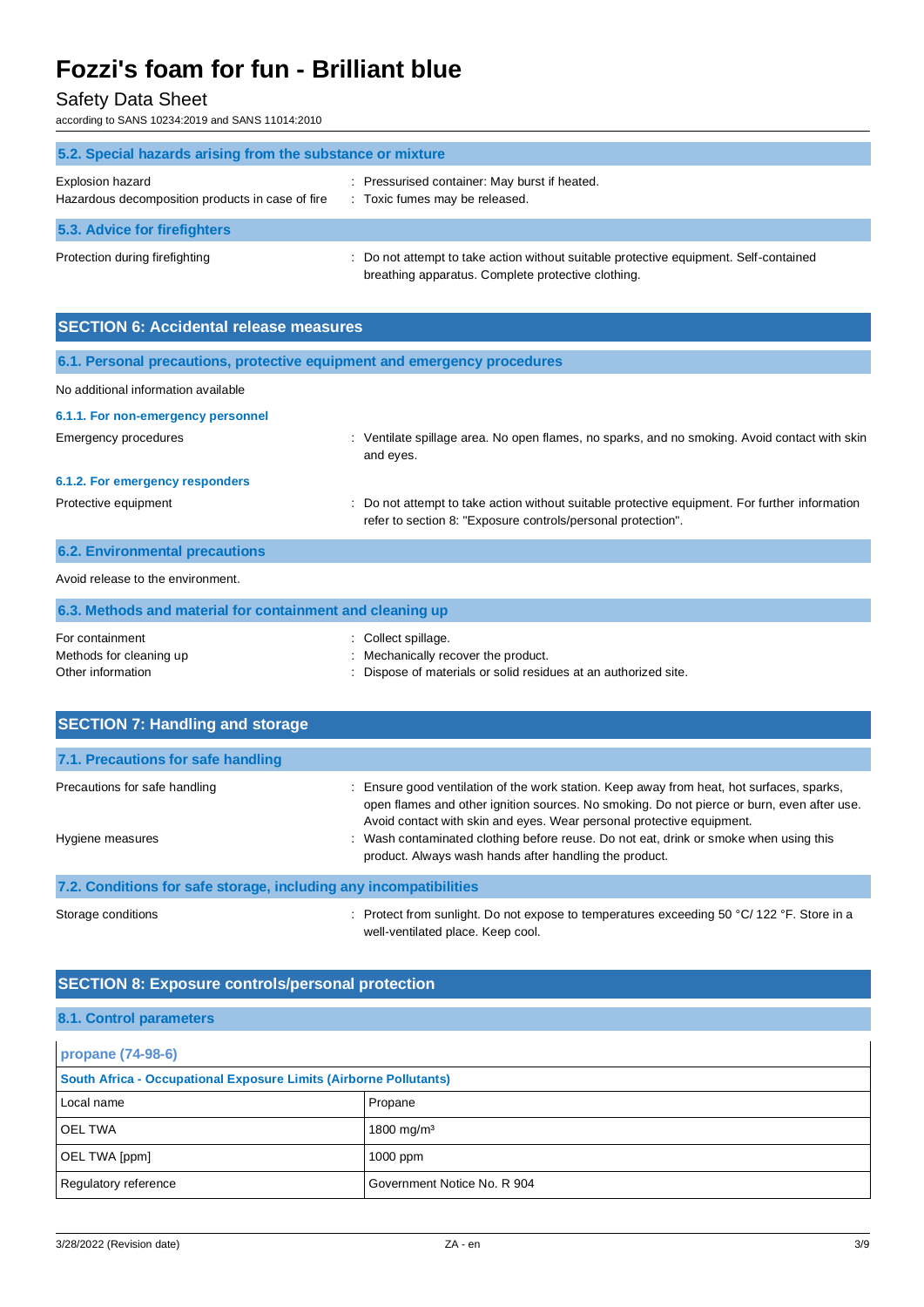### Safety Data Sheet

according to SANS 10234:2019 and SANS 11014:2010

| butane, liquefied, under pressure (106-97-8)                             |                             |  |  |
|--------------------------------------------------------------------------|-----------------------------|--|--|
| <b>South Africa - Occupational Exposure Limits (Recommended Limits)</b>  |                             |  |  |
| Local name                                                               | <b>Butane</b>               |  |  |
| <b>OEL TWA</b>                                                           | 1430 mg/m <sup>3</sup>      |  |  |
| OEL TWA [ppm]                                                            | 600 ppm                     |  |  |
| <b>OEL STEL</b>                                                          | 1780 mg/m <sup>3</sup>      |  |  |
| OEL STEL [ppm]                                                           | 750 ppm                     |  |  |
| Regulatory reference                                                     | Government Notice, R: 1179  |  |  |
| <b>South Africa - Occupational Exposure Limits (Airborne Pollutants)</b> |                             |  |  |
| Local name                                                               | n-Butane                    |  |  |
| <b>OEL TWA</b>                                                           | 1430 mg/m <sup>3</sup>      |  |  |
| OEL TWA [ppm]                                                            | 600 ppm                     |  |  |
| OEL STEL                                                                 | 1780 mg/m <sup>3</sup>      |  |  |
| OEL STEL [ppm]                                                           | 750 ppm                     |  |  |
| Regulatory reference                                                     | Government Notice No. R 904 |  |  |

#### **8.2. Appropriate engineering controls**

| Appropriate engineering controls |  |
|----------------------------------|--|
|                                  |  |

Environmental exposure controls : Avoid release to the environment.

: Ensure good ventilation of the work station.

- 
- 

#### **8.3. Individual protection measures, such as personal protective equipment (PPE)**

# Hand protection **in the contract of the Contract Server Contract Contract Protective gloves** : Protective gloves Eye protection  $\qquad \qquad$ : Safety glasses Skin and body protection : Wear suitable protective clothing

Respiratory protection : In case of insufficient ventilation, wear suitable respiratory equipment

#### **Personal protective equipment symbol(s):**



#### **8.4. Exposure limit values for the other components**

No additional information available

## **SECTION 9: Physical and chemical properties**

**9.1. Information on basic physical and chemical properties**

| Physical state                             | : Liquid            |
|--------------------------------------------|---------------------|
| Appearance                                 | Liquid.             |
| Colour                                     | Blue.               |
| Odour                                      | : Bubblegum.        |
| Odour threshold                            | : No data available |
| рH                                         | $5 - 7$             |
| pH solution                                | : No data available |
| Relative evaporation rate (butylacetate=1) | : No data available |
| Relative evaporation rate (ether=1)        | : No data available |
| Melting point                              | $:$ Not applicable  |
| Freezing point                             | No data available   |
| Boiling point                              | : No data available |
| Flash point                                | No data available   |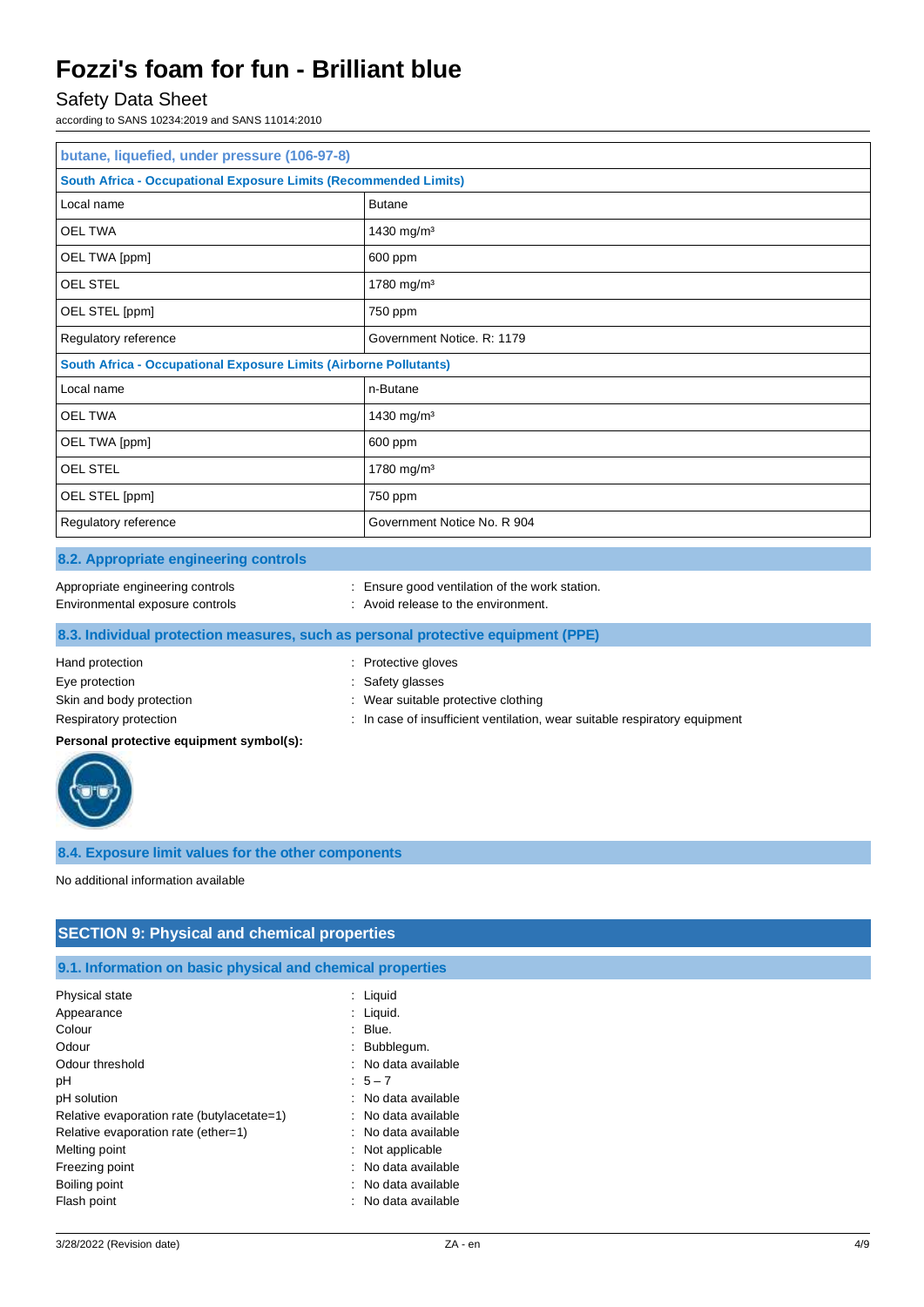### Safety Data Sheet

according to SANS 10234:2019 and SANS 11014:2010

| Auto-ignition temperature                       | : No data available                           |
|-------------------------------------------------|-----------------------------------------------|
| Decomposition temperature                       | No data available                             |
| Flammability (solid, gas)                       | Not applicable                                |
| Vapour pressure                                 | No data available                             |
| Vapour pressure at 50 °C                        | : No data available                           |
| Relative vapour density at 20 °C                | No data available                             |
| Relative density                                | No data available                             |
| Relative density of saturated gas/air mixture   | No data available                             |
| Density                                         | No data available                             |
| Relative gas density                            | No data available                             |
| Solubility                                      | No data available                             |
| Partition coefficient n-octanol/water (Log Pow) | : No data available                           |
| Partition coefficient n-octanol/water (Log Kow) | : No data available                           |
| Viscosity, kinematic                            | No data available                             |
| Viscosity, dynamic                              | No data available                             |
| Explosive properties                            | : Pressurised container: May burst if heated. |
| Oxidising properties                            | No data available                             |
| Explosive limits                                | No data available                             |
| Lower explosive limit (LEL)                     | No data available                             |
| Upper explosive limit (UEL)                     | No data available                             |
|                                                 |                                               |

#### **9.2. Other information**

No additional information available

### **SECTION 10: Stability and reactivity**

#### **10.1. Reactivity**

Pressurised container: May burst if heated.

**10.2. Chemical stability**

Stable under normal conditions.

**10.3. Possibility of hazardous reactions**

No dangerous reactions known under normal conditions of use.

**10.4. Conditions to avoid**

Avoid contact with hot surfaces. Heat. No flames, no sparks. Eliminate all sources of ignition.

**10.5. Incompatible materials**

No additional information available

**10.6. Hazardous decomposition products**

Under normal conditions of storage and use, hazardous decomposition products should not be produced.

| <b>SECTION 11: Toxicological information</b>                                         |                                                                                       |  |
|--------------------------------------------------------------------------------------|---------------------------------------------------------------------------------------|--|
| 11.1. Information on toxicological effects                                           |                                                                                       |  |
| Acute toxicity (oral)<br>Acute toxicity (dermal)<br>Acute toxicity (inhalation)<br>÷ | : Not classified<br>: Not classified<br>Not classified                                |  |
| propane (74-98-6)<br>LC50 Inhalation - Rat [ppm]                                     | > 800000 ppm (15 minutes, Rat, Male / female, Experimental value, Inhalation (gases)) |  |
| butane, liquefied, under pressure (106-97-8)<br>LC50 Inhalation - Rat                | 1442.738 - 1443 mg/l 15 MIN                                                           |  |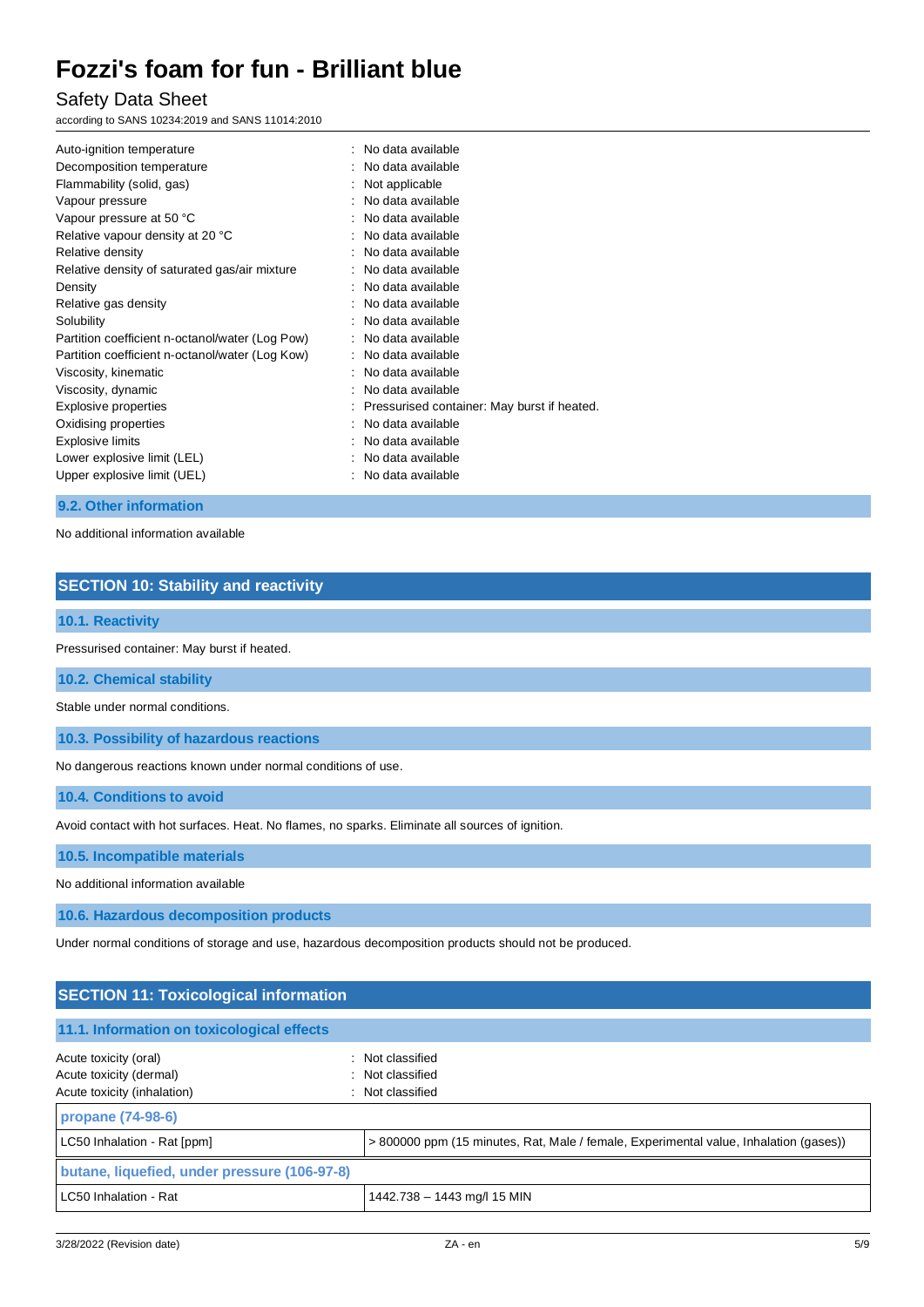# Safety Data Sheet

according to SANS 10234:2019 and SANS 11014:2010

| butane, liquefied, under pressure (106-97-8) |                                                     |
|----------------------------------------------|-----------------------------------------------------|
| LC50 Inhalation - Rat [ppm]                  | 800000 ppm 15 MIN                                   |
| Skin corrosion/irritation                    | : Causes mild skin irritation.<br>$pH: 5 - 7$       |
| Serious eye damage/irritation                | Causes serious eye irritation.<br>÷.<br>$pH: 5 - 7$ |
| Respiratory or skin sensitisation            | Not classified<br>÷                                 |
| Germ cell mutagenicity                       | : Not classified                                    |
| Carcinogenicity                              | Not classified<br>÷                                 |
| Reproductive toxicity                        | Not classified<br>÷                                 |
| STOT-single exposure                         | Not classified<br>÷                                 |
| STOT-repeated exposure                       | : Not classified                                    |
| Aspiration hazard                            | Not classified<br>÷                                 |
| <b>Fozzi's foam for fun - Brilliant blue</b> |                                                     |
| Vaporizer                                    | aerosol                                             |

## **SECTION 12: Ecological information**

#### **12.1. Toxicity**

| Ecology - general<br>Hazardous to the aquatic environment, short-term<br>(acute)<br>Hazardous to the aquatic environment, long-term<br>(chronic) | : Harmful to aquatic life.<br>: Harmful to aquatic life.<br>: Not classified |  |  |
|--------------------------------------------------------------------------------------------------------------------------------------------------|------------------------------------------------------------------------------|--|--|
| propane (74-98-6)                                                                                                                                |                                                                              |  |  |
| LC50 - Fish [1]                                                                                                                                  | 24 mg/l (96 h, Pisces, Literature study)                                     |  |  |
| LC50 - Fish [2]                                                                                                                                  | 49.9 mg/l (96 h, Pisces, Fresh water, QSAR)                                  |  |  |
| EC50 - Crustacea [1]                                                                                                                             | 7 mg/l (48 h, Daphnia magna, Literature study)                               |  |  |
| BCF - Fish [1]                                                                                                                                   | $9 - 25$ (Pisces, QSAR)                                                      |  |  |
| Partition coefficient n-octanol/water (Log Pow)                                                                                                  | 1.09 - 2.8 (Experimental value, 20 °C)                                       |  |  |
| butane, liquefied, under pressure (106-97-8)                                                                                                     |                                                                              |  |  |
| LC50 - Fish [1]                                                                                                                                  | > 1000 mg/l (96 h, Pimephales promelas, QSAR)                                |  |  |
| EC50 72h - Algae [1]                                                                                                                             | $5.3 - 5.5$ mg/l (Algae, QSAR)                                               |  |  |
| Partition coefficient n-octanol/water (Log Pow)                                                                                                  | 2.89 (Experimental value)                                                    |  |  |
| 12.2. Persistence and degradability                                                                                                              |                                                                              |  |  |
| Fozzi's foam for fun - Brilliant blue                                                                                                            |                                                                              |  |  |
| Persistence and degradability                                                                                                                    | No additional information available                                          |  |  |
| propane (74-98-6)                                                                                                                                |                                                                              |  |  |
| Persistence and degradability                                                                                                                    | Readily biodegradable in water.                                              |  |  |
| butane, liquefied, under pressure (106-97-8)                                                                                                     |                                                                              |  |  |
| Persistence and degradability                                                                                                                    | Readily biodegradable in water.                                              |  |  |
| 12.3. Bioaccumulative potential                                                                                                                  |                                                                              |  |  |
| <b>Fozzi's foam for fun - Brilliant blue</b>                                                                                                     |                                                                              |  |  |
| Bioaccumulative potential                                                                                                                        | No additional information available                                          |  |  |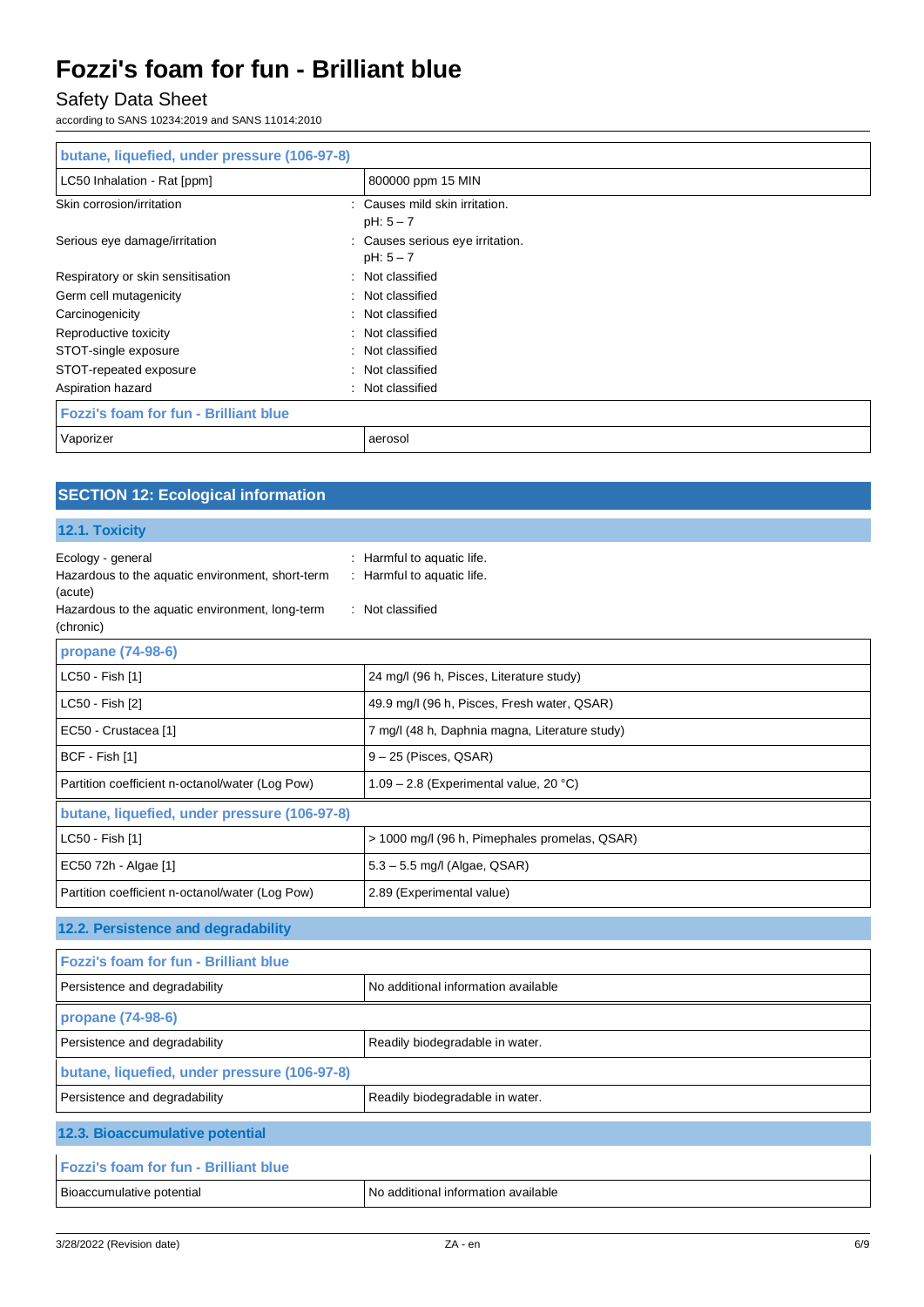## Safety Data Sheet

according to SANS 10234:2019 and SANS 11014:2010

| propane (74-98-6)                               |                                                    |  |  |
|-------------------------------------------------|----------------------------------------------------|--|--|
| BCF - Fish [1]                                  | $9 - 25$ (Pisces, QSAR)                            |  |  |
| Partition coefficient n-octanol/water (Log Pow) | 1.09 - 2.8 (Experimental value, 20 °C)             |  |  |
| Bioaccumulative potential                       | Low potential for bioaccumulation (Log Kow $<$ 4). |  |  |
| butane, liquefied, under pressure (106-97-8)    |                                                    |  |  |
| Partition coefficient n-octanol/water (Log Pow) | 2.89 (Experimental value)                          |  |  |
| Bioaccumulative potential                       | Low potential for bioaccumulation (Log Kow $<$ 4). |  |  |
| 12.4. Mobility in soil                          |                                                    |  |  |
| <b>Fozzi's foam for fun - Brilliant blue</b>    |                                                    |  |  |
| Mobility in soil                                | No additional information available                |  |  |
| propane (74-98-6)                               |                                                    |  |  |
|                                                 |                                                    |  |  |
| Surface tension                                 | 0.016 N/m (-47 $^{\circ}$ C)                       |  |  |
| Partition coefficient n-octanol/water (Log Pow) | 1.09 - 2.8 (Experimental value, 20 °C)             |  |  |
| Ecology - soil                                  | Not applicable (gas).                              |  |  |
| butane, liquefied, under pressure (106-97-8)    |                                                    |  |  |
| Surface tension                                 | $< 0.1$ N/m (0 °C)                                 |  |  |
| Partition coefficient n-octanol/water (Log Pow) | 2.89 (Experimental value)                          |  |  |
| Ecology - soil                                  | Not applicable (gas).                              |  |  |
| 12.5. Other adverse effects                     |                                                    |  |  |

Other adverse effects **in the contract of the contract of the contract of the contract of the contract of the contract of the contract of the contract of the contract of the contract of the contract of the contract of the** 

## **SECTION 13: Disposal considerations**

**13.1. Disposal methods**

Waste treatment methods : Dispose of contents/container in accordance with licensed collector's sorting instructions.

## **SECTION 14: Transport information**

| In accordance with SANS / IMDG / IATA |                 |                         |  |
|---------------------------------------|-----------------|-------------------------|--|
| <b>SANS</b>                           | <b>IMDG</b>     | <b>IATA</b>             |  |
| 14.1. UN number                       |                 |                         |  |
| 1950                                  | 1950            | 1950                    |  |
| 14.2. Proper Shipping Name            |                 |                         |  |
| <b>AEROSOLS</b>                       | <b>AEROSOLS</b> | Aerosols, non-flammable |  |
| 14.3. Transport hazard class(es)      |                 |                         |  |
| 2.2                                   | 2.2             | 2.2                     |  |
|                                       |                 |                         |  |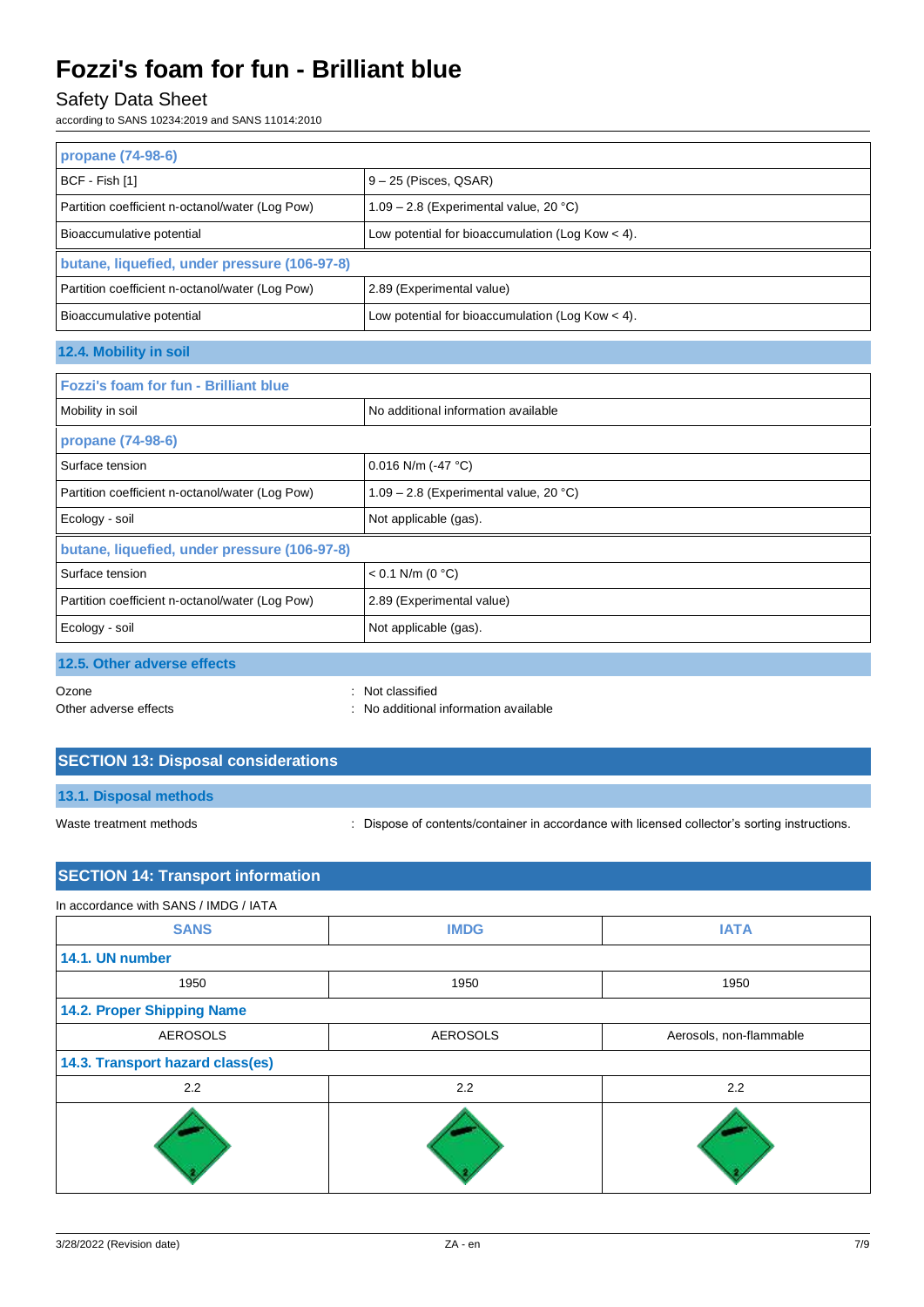## Safety Data Sheet

according to SANS 10234:2019 and SANS 11014:2010

| 14.4. Packing group<br>Not applicable<br><b>14.5. Environmental hazards</b>                                                                                                                                                                                                                                                                                                                                                                                                                                                                                                                                                                                                                                                                                                          | Not applicable                                                                                                                                                                                                                                      | Not applicable                                                          |
|--------------------------------------------------------------------------------------------------------------------------------------------------------------------------------------------------------------------------------------------------------------------------------------------------------------------------------------------------------------------------------------------------------------------------------------------------------------------------------------------------------------------------------------------------------------------------------------------------------------------------------------------------------------------------------------------------------------------------------------------------------------------------------------|-----------------------------------------------------------------------------------------------------------------------------------------------------------------------------------------------------------------------------------------------------|-------------------------------------------------------------------------|
|                                                                                                                                                                                                                                                                                                                                                                                                                                                                                                                                                                                                                                                                                                                                                                                      |                                                                                                                                                                                                                                                     |                                                                         |
|                                                                                                                                                                                                                                                                                                                                                                                                                                                                                                                                                                                                                                                                                                                                                                                      |                                                                                                                                                                                                                                                     |                                                                         |
|                                                                                                                                                                                                                                                                                                                                                                                                                                                                                                                                                                                                                                                                                                                                                                                      |                                                                                                                                                                                                                                                     |                                                                         |
| Dangerous for the environment: No                                                                                                                                                                                                                                                                                                                                                                                                                                                                                                                                                                                                                                                                                                                                                    | Dangerous for the environment : No<br>Marine pollutant : No                                                                                                                                                                                         | Dangerous for the environment: No                                       |
| No supplementary information available                                                                                                                                                                                                                                                                                                                                                                                                                                                                                                                                                                                                                                                                                                                                               |                                                                                                                                                                                                                                                     |                                                                         |
| 14.6. Special precautions for user                                                                                                                                                                                                                                                                                                                                                                                                                                                                                                                                                                                                                                                                                                                                                   |                                                                                                                                                                                                                                                     |                                                                         |
| <b>SANS</b><br>Special provisions (SANS)<br>Limited quantities (SANS)<br>Limited quantities (SANS)<br>Packagings, large packagings and IBCs Packing<br>: P003<br>instructions (SANS)<br>Packagings, large packagings and IBCs Special<br>packing instructions (SANS)<br><b>IMDG</b><br>Special provisions (IMDG)<br>Packing instructions (IMDG)<br>Special packing provisions (IMDG)<br>EmS-No. (Fire)<br>EmS-No. (Spillage)<br>Stowage category (IMDG)<br><b>IATA</b><br>PCA Excepted quantities (IATA)<br>$\mathbf{E}$ EO<br>PCA Limited quantities (IATA)<br>PCA limited quantity max net quantity (IATA)<br>PCA packing instructions (IATA)<br>203<br>PCA max net quantity (IATA)<br>CAO packing instructions (IATA)<br>CAO max net quantity (IATA)<br>Special provisions (IATA) | : 63, 190<br>See SP277<br>See SP277<br>: PP17, PP87<br>: 63, 190, 277, 327, 344, 381, 959<br>P207, LP200<br>: PP87, L2<br>: F-D - FIRE SCHEDULE Delta - FLAMMABLE GASES<br>None<br>Y203<br>30kgG<br>75kg<br>203<br>: 150kg<br>A98, A145, A167, A802 | S-U - SPILLAGE SCHEDULE Uniform - GASES (FLAMMABLE, TOXIC OR CORROSIVE) |

**14.7. Transport in bulk according to Annex II of MARPOL 73/78 and the IBC Code**

Not applicable

### **SECTION 15: Regulatory information**

**15.1. Safety, health, and environmental national regulations specific for the product**

No additional information available

| : 26/03/2020 |              |  |
|--------------|--------------|--|
|              |              |  |
|              |              |  |
|              |              |  |
|              | : 28/03/2022 |  |

| <u>H UILLEAL UL FIBRATITEIRS</u> |                                             |
|----------------------------------|---------------------------------------------|
| H220                             | <b>Extremely flammable gas.</b>             |
| H <sub>227</sub>                 | Combustible liquid                          |
| H229                             | Pressurised container: May burst if heated. |